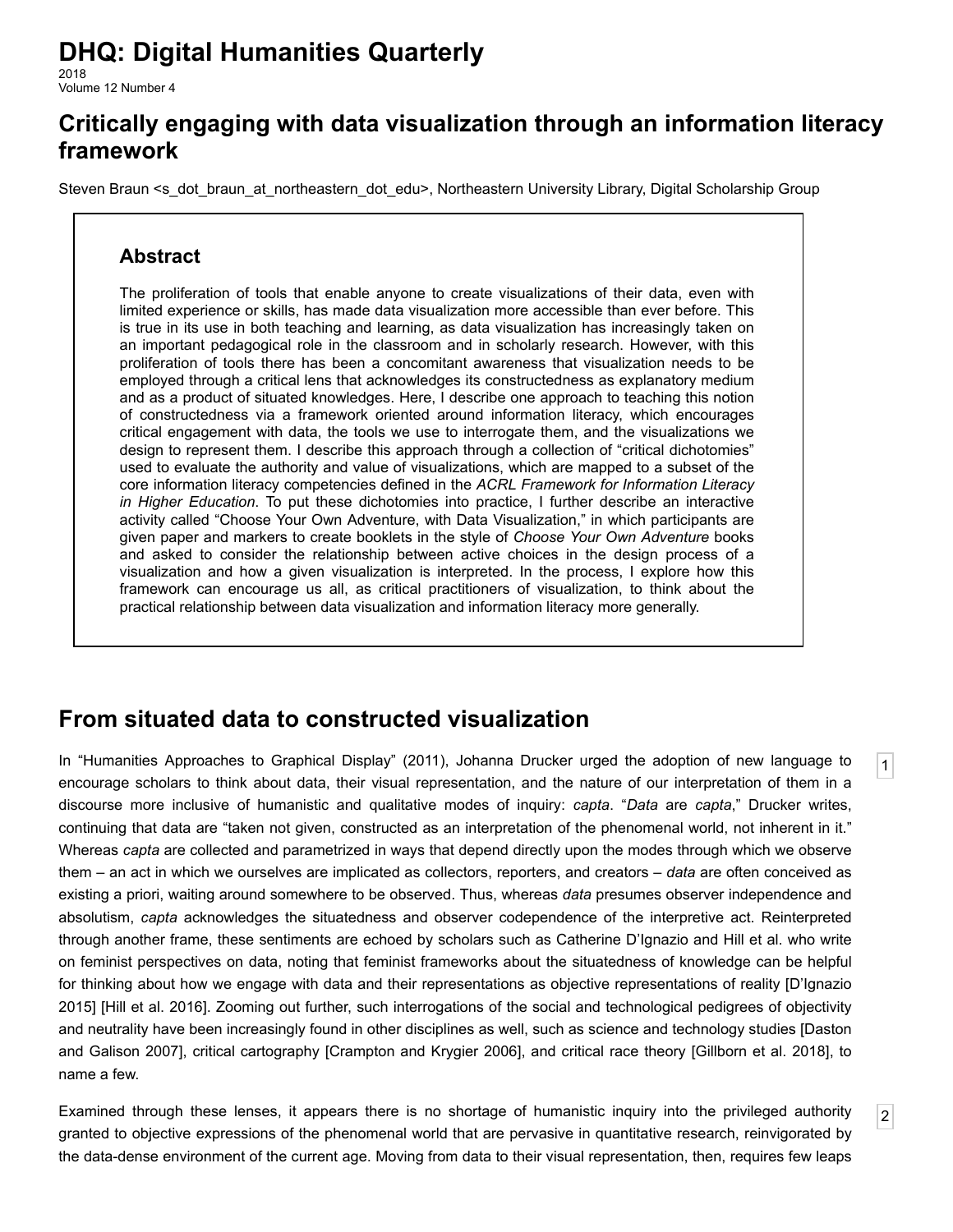to see the consequences that a framework oriented around situated knowledge has on how we engage with the media we use to interpret them. To think in these terms is to conceive of data communicated in visually or graphically motivated form – a data visualization – as constructed space, one in which the value of a visualization is inflected by the cultural and political forces embedded within the design choices of its creator and the interpretive act of the user. While we may perceive visualizations as objective, complete, and authoritative [\[Kennedy et al. 2016](#page-11-5)], the reality is that they too are constructed, just as the *capta* that underlie them are themselves. And yet, the visualization still often stands for, in one-to-one identity, that which it actually represents, as a statement of fact. As Drucker more recently notes (2017), we continue to prioritize approaches to visualization that assume this one-to-one correspondence:

In a representational paradigm, the relation between data and display is uni-directional, the data precede the display, and the data are presumed to have some reliable representational relation to the phenomena from which they have been abstracted. The display functions as a surrogate for the data — which is itself a surrogate, adequate or inadequate, for some phenomena. Simply put, the display stands for the data, is a re-presentation of the data. But visualizations are generally taken to be a presentation, a statement (of fact, or argument, or process), rather than a representation (surrogate) produced by a complex process…Instead, we should consider that visualizations are usually representations (constructions) passing themselves off as presentations (statements of selfevident fact). [[Drucker 2017](#page-11-6)]

Understood in this way, objectivity in visual representation is thus inherently compromised by the intervention of human hands; when the visualization itself stands in as surrogate for that which is beneath it, what results is the illusion that mediated knowledge is actually absolute if interrogated and framed in the rightly-phrased way.

[3](#page-1-0)

[4](#page-1-1)

[5](#page-1-2)

<span id="page-1-0"></span>These perspectives are not particularly new, but what is momentous is their interrogation in those domains that are grappling with the role of the computational and quantitative in the scholarly process – including digital humanities. Across the humanities disciplines that have integrated computational modes of analysis, data visualization (or information visualization) is an increasingly dominant force, and as such it carries with it the requisite challenges that accompany any new medium or discourse of analysis employed in humanistic scholarship and teaching. Given visual representation conceived as constructed space, how do we validate the authority and utility of visualization as both process and artifact of research, especially with the proliferation of tools that make creating data visualizations easy with minimal user intervention? From a critical theory perspective, this is an important question. To explore this question is to formulate a more holistic understanding of visualization and its consequences in both theory and practice, one that accounts for not only visualization in the methodological domain but also the social, ethical, political, and epistemological ones [\[Kennedy et al. 2016\]](#page-11-5). In short, this means literacies in many forms that extend beyond the written word – numerical, graphical/visual, information – that enable the individual to critically engage with data, the tools that organize and engage with them, and the visual representations we craft of them to facilitate interpretation.

<span id="page-1-1"></span>Becoming critical practitioners of data and visualization in this way can happen via many modalities and in many spaces. Perhaps surprisingly, I argue that libraries are among those spaces that are naturally positioned to encourage this kind of engagement, given their interest in information literacy, and libraries can offer useful entry points for considering how such literacies around data and visualization might be integrated into the curriculum. A clear example of this is offered by the *ACRL Framework for Information Literacy in Higher Education*, which outlines six core frames or competencies in information literacy around which libraries are encouraged to provide support [\[ACRL Board 2016](#page-11-7)]. These frames emphasize the theoretical underpinnings necessary for handling information with a critical eye, defining information literacy "as the set of integrated abilities encompassing the reflective discovery of information, the understanding of how information is produced and valued, and the use of information in creating new knowledge and participating ethically in communities of learning." Data, as one particular expression of information, falls within the purview of information literacy [\[Koltay 2017\]](#page-11-8) – and by extension, I argue, as do those representations based on data with which we commonly engage, including visualization.

<span id="page-1-2"></span>In the Northeastern University Library, the competencies described in the *ACRL Framework* have become an integral component in how concepts and principles in information design are taught in workshops, lectures, and consultations.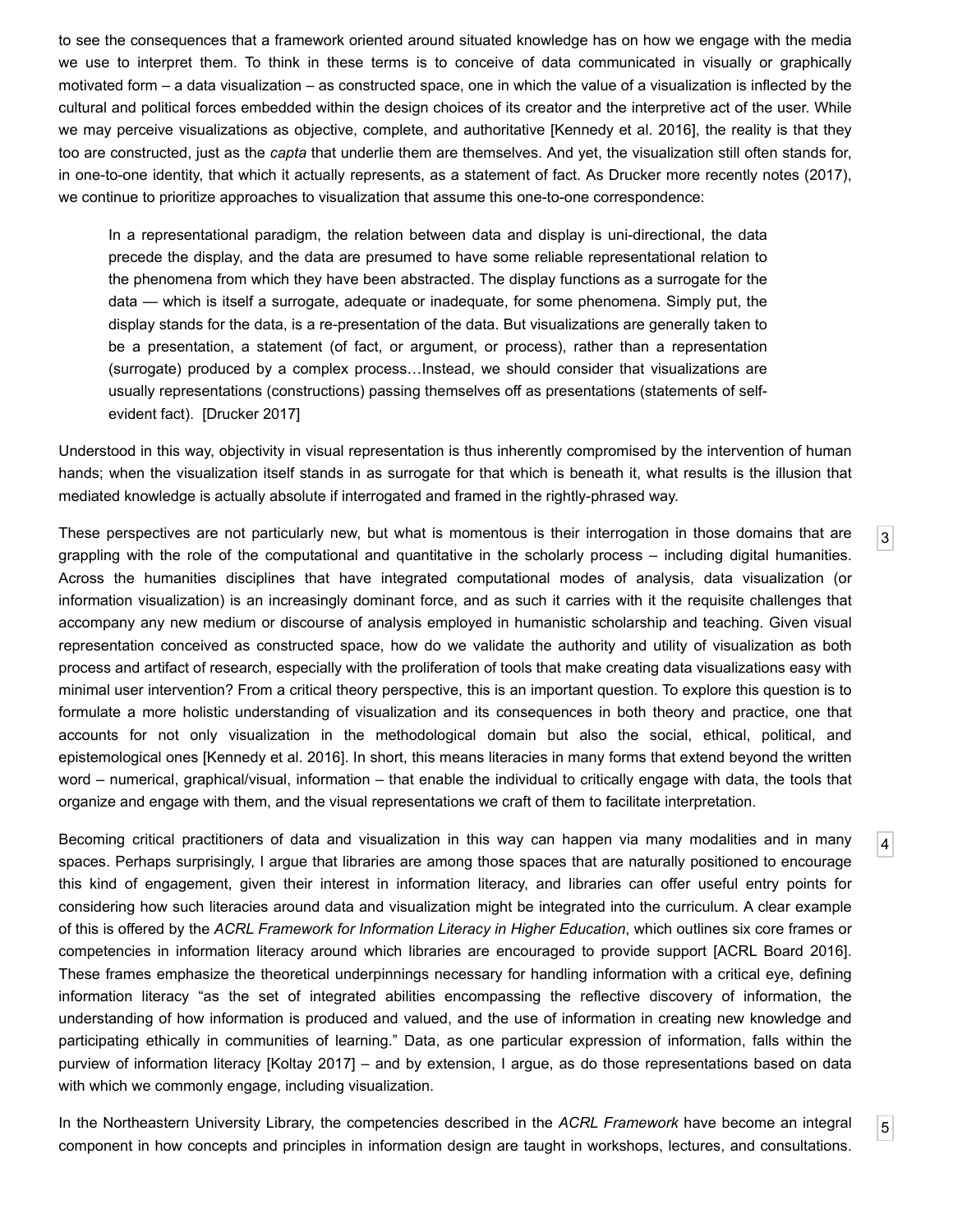Given the university's strategic orientation towards data- and computation-motivated modes of scholarly inquiry, exploring what it means from the perspective of librarianship to critically engage with data visualization in increasingly interdisciplinary spaces has been a useful exercise for collaborations with digital humanities researchers on campus. In this paper, I describe how these elements of the *Framework* manifest in my approach to teaching information literacy through data visualization. I then describe one interactive activity I have employed to teach these concepts that comes in the form of a *Choose Your Own Adventure* book, using data visualization instead of prose as the medium of narrative. In the process, I discuss the role that data visualization can more generally play in teaching core competencies in information literacy.

### **The ACRL Framework in information visualization**

<span id="page-2-0"></span>Although the *ACRL Framework* focuses on competencies related to critical engagement with information sources more generally, it also provides a useful starting point for discussions on what it means to employ such competencies specifically in the context of data visualization. The *Framework* as a whole consists of six different frames, each of which focuses on a different facet of the information creation and consumption process:

[6](#page-2-0)

[7](#page-2-1)

- 1. Authority is constructed and contextual
- 2. Information creation as a process
- 3. Information has value
- 4. Research as inquiry
- 5. Scholarship as conversation
- 6. Searching as strategic exploration

When examined from the *capta* and *visualization as constructed space* perspectives described above, two of these prescribed frames emerge as being particularly significant. In the first of these, *Authority is constructed and contextual*, the *Framework* notes that the authority of information is a product of many intersecting influences and may be fluid depending upon the context in which it is created and used. Accordingly, mastery of this frame indicates an understanding of "the need to determine the validity of the information created by different authorities and to acknowledge biases that privilege some sources of authority over others, especially in terms of others' worldviews, gender, sexual orientation, and cultural orientations." Meanwhile, the second frame, *Information creation as a process*, emphasizes the idea that the quality, meaning, and value of information is a product of the processes of scholarship in which it is created. "Recognizing the nature of information creation," this frame asserts, "experts look to the underlying processes of creation as well as the final product to critically evaluate the usefulness of the information." In this way, the *Framework* offers a useful backdrop against which critical thinking about information visualization can be taught.

<span id="page-2-1"></span>In the Northeastern University Library, where support services are available to researchers in the campus community around information visualization and design, these basic concepts are taught and discussed through "critical dichotomies" that can help guide our thinking about specific design choices we make in the creative process of data visualization [\(Figure 1\)](#page-3-0). These dichotomies are conceptualized as modes of wayfinding for evaluating the design choices we make in the process of creating a visualization, emphasizing the idea that design is an embodied process, not merely an endpoint. By examining these dichotomies, I argue, we can become better-equipped to critically dissect the meaning, value, and authority of a particular visualization, following the guidelines of the frames described above, given the contexts in which it is created and interpreted. These dichotomies provide a theoretical foundation upon which practical design considerations may be evaluated and through which a *data as capta* perspective may be discussed.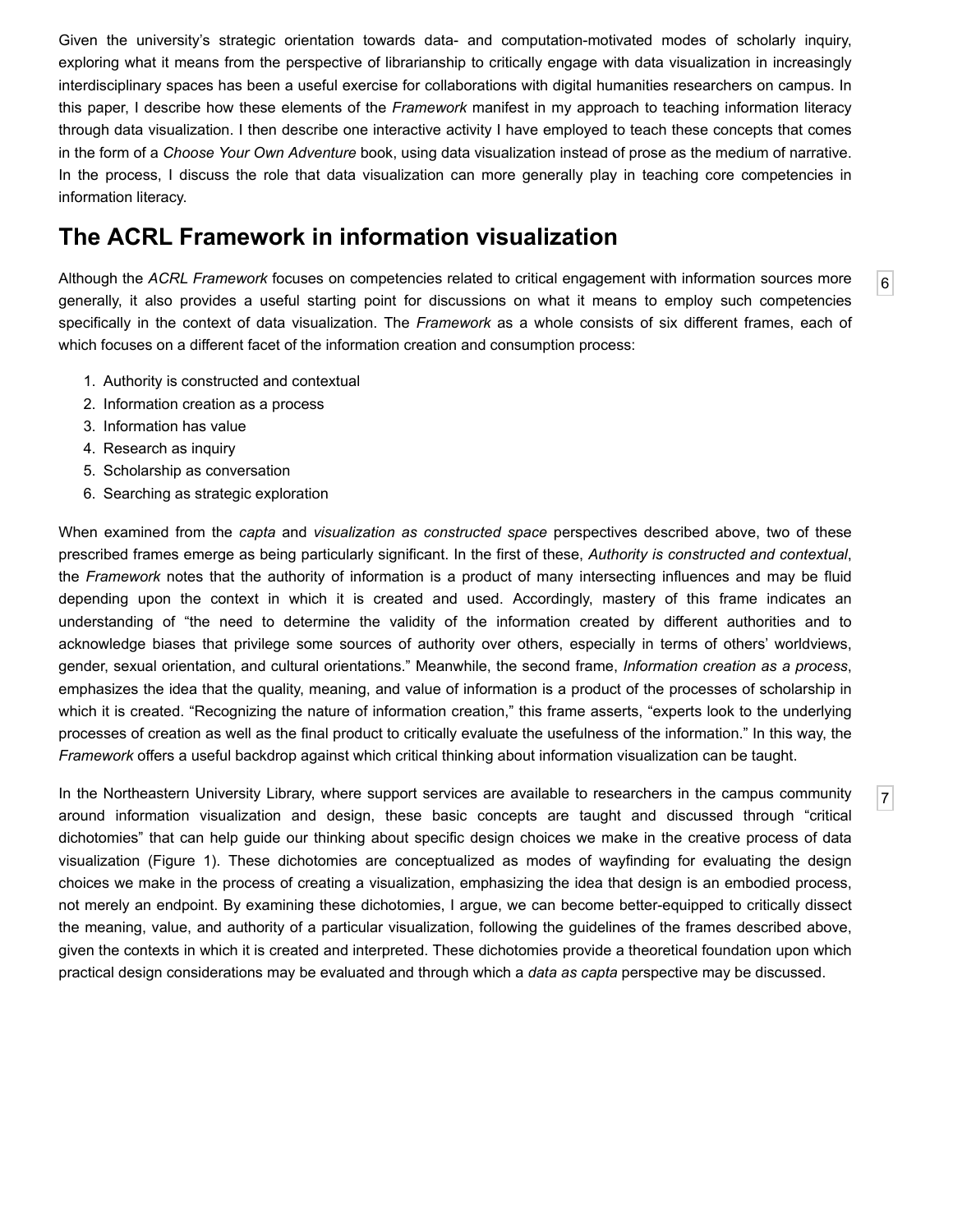#### <span id="page-3-0"></span>Dichotomies of Design in **Information Visualization**



<span id="page-3-1"></span>The first of these dichotomies is *proxy and artifact*, which encourages design choices that principally reflect real observed changes in data as opposed to those that suggest the appearance of patterns that are actually artifacts of human perception. Research in cognitive science and psychology has shown that human visual perception is susceptible to biases that can distort what we see. Optical illusions, for example, achieve this effect of distortion by taking advantage of the limitations and inaccuracies of human vision to create mismatches between what the brain believes it is seeing and what it is actually seeing. As a result, human eyes can be tricked into seeing shapes and colors that are not physically present by merely combining elements of geometry, color, and space to artificially alter the perspective that the brain constructs in the process of perception [\[Meirelles 2013\]](#page-11-9). In the process of designing a visualization, these effects can arise as well in ways we may not notice. A good example is the use of perceptually nonuniform color palettes in visualizations, especially with respect to the widely-used rainbow color scheme, which can produce impressions of artificial boundaries between hues and consequently artificial boundaries in data [[Borland 2007](#page-11-10)]. In the language of capta, the proxy/artifact dichotomy emphasizes the constructedness of interpreted meaning in a visualization, especially when that meaning is facilitated by design choices that prioritize approaches to visualization that presume a visualization stands in as declarative presentation of the data that precede it. In this sense, this dichotomy also maps to the frame *Authority is constructed and contextual*, emphasizing the role that design can specifically play in crafting the relative perceived authority of any given visualization.

[8](#page-3-1)

[9](#page-3-2)

<span id="page-3-2"></span>The second critical dichotomy is *parsimony and diminishing returns*. Modeled after Edward Tufte's data-ink ratio concept, which argues that the amount of ink in a visualization should change proportionately with changes in the data that such ink represents [\[Tufte 2001\]](#page-11-11), this dichotomy aims to remind us that not all design choices are made equal in their contribution to a visualization. While the addition of data, ink, and complexity to a visualization may be accompanied by a proportional increase in meaning, value, and utility up to a certain point, there are additions to a design of the type that yield no appreciable return in the efficacy of what it is trying to communicate. Thus, *parsimony and diminishing returns* encourages an economical understanding of data visualization, arguing that good design is a careful balance between choices that maximize the message being communicated and the aesthetics of the medium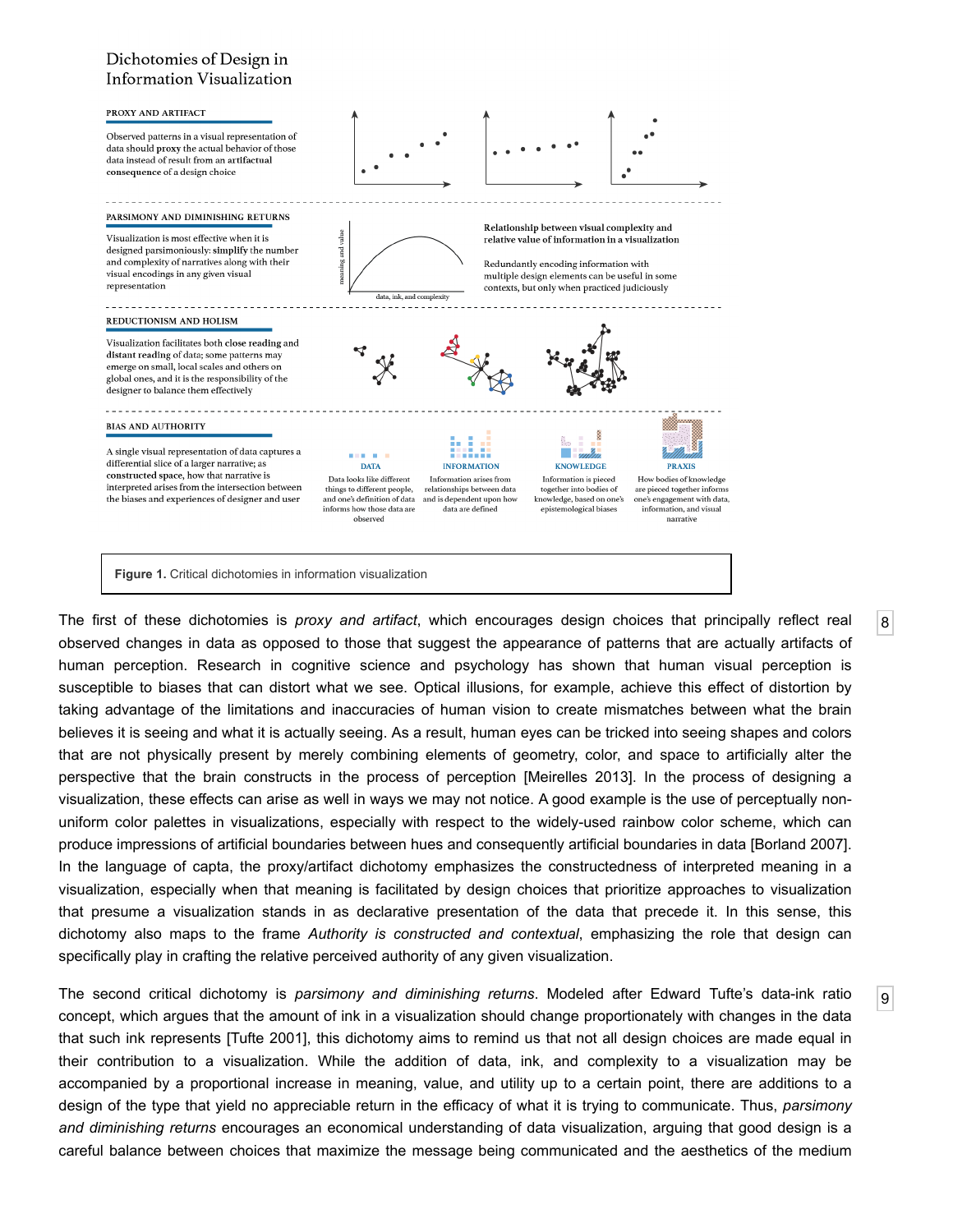through which that communication occurs. Such a framing encourages a tighter hermeneutical association between data and their visualization by minimizing the space for purely positivist and representational channels for crafting meaning in data. This dichotomy also points attention to the notion of information creation as process, whereby the meaning and value of a visualization is tightly coupled to the procedure by which it is created.

<span id="page-4-0"></span>This dichotomy is followed by *reductionism and holism*, which describes the wide range of scales and resolutions across which visualizations operate in practical usage. In the language of Franco Moretti, this is also understood as the relationship between distant and close reading of a text; through visualization, we may switch between a close reading of a set of data that emphasizes a high degree of detail in the data or a more distant reading that emphasizes the bigger picture of patterns in the data [[Moretti 2013](#page-11-12)]. When we design a visualization, we must maintain awareness of these different levels of understanding as the resolution at which we communicate our message informs the ways in which that message may be interpreted – put another way, the ways in which our data become crafted, composed, and graphically motivated.

[10](#page-4-0)

[12](#page-4-2)

<span id="page-4-1"></span>[11](#page-4-1) Collectively, these first three dichotomies map to the *Framework* frame of *Information creation as a process*, highlighting the reality that the design of a visualization requires an ongoing reassessment of objectives and assumptions in the choices we make. The final critical dichotomy, which is *authority and bias*, maps primarily to the frame of *Authority is constructed and contextual*. In this dichotomy, we are reminded that there is no such thing as the singular visualization, the best possible visual representation of a set of data. Instead, any single visualization grabs only a differential slice of a larger narrative, and it is incumbent upon us as practitioners of information design to remember that for any one visual representation, there are many other possibilities that have not been expressed. In this way, signatures of authority and bias operate in tension with one another because a visualization is at once a statement of information authority and the product of a design process that is intrinsically biased by the motivations of the designer and interpreter.

<span id="page-4-2"></span>The concepts behind these dichotomies are taught in the Northeastern University Library within a conceptual framework that discusses ways of building and shifting visual narrative, as shown in [Figure 2](#page-5-0). This framework is built upon a set of design elements (i.e., preattentive graphical elements and visual encodings used in visualization design, like color, symbol, size, and length [\[Ware 2008\]](#page-11-13)) from which transformations, or manipulations of design elements, may be used to engender narrative shifts, or ways the meaning or interpretation of a visualization can be shifted. These transformations and shifts include typical manipulations commonly seen in visualizations, such as skewing or truncating axes to exaggerate or minimize trends, as well as less noticeable manipulations, like the use of perceptually non-uniform color palettes to exaggerate effects in data based on proportional design area (such as when coloring geographic or cadastral maps). By examining how these manipulations occur organically in examples of real visualizations seen in the academic literature and popular media, students become better-equipped to recognize manipulations in the visualizations they produce and encounter in their daily lives.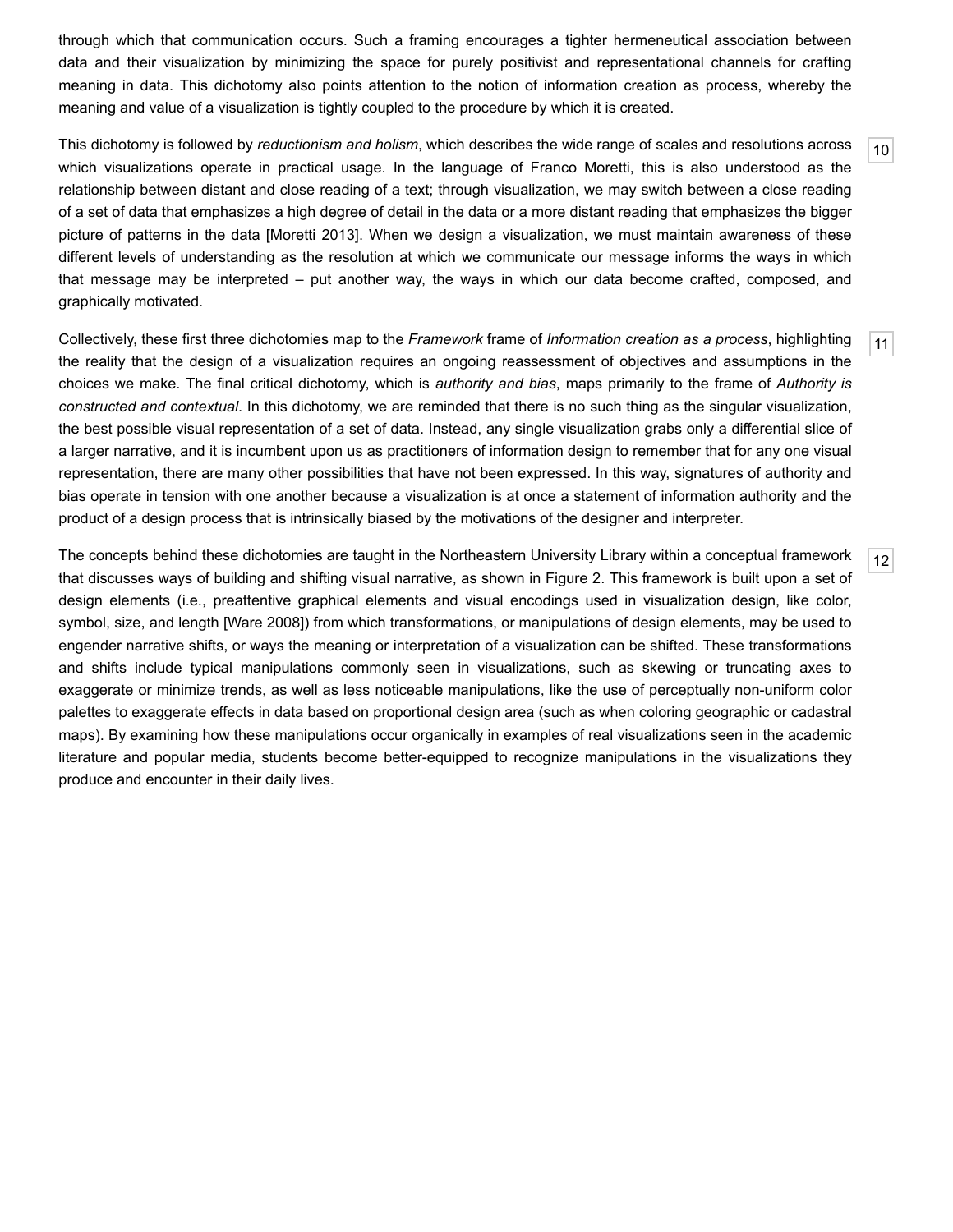<span id="page-5-0"></span>

**Figure 2.** Building and shifting visual narrative

<span id="page-5-1"></span>The use of real life examples of visualizations is a good starting point to help students understand these concepts, but I have employed other more creative strategies for enabling students to grapple with and apply them in direct, practical, and engaging ways. What does it mean to practically apply these concepts in the process of visualizing data, and how do the impressions they leave behind in the design process inform interpretation of the final visualization created? Put another way, what does it mean to create a visualization that is self-aware, one in which the situatedness of its data (or capta) is faithfully communicated? In one such strategy, I devised an activity titled "Choose Your Own Adventure, with Data Visualization." In this activity, participants are asked to design their own flipbook in the style of *Choose Your Own* Adventure books<sup>[1]</sup>, which are short novels in which the reader is invited to follow multiple different possible storylines based on prompts that follow branching page sequences. Using this format, it becomes possible to engage participants in discussion about how small changes in design can result in significant changes in the meaning communicated by a visualization, especially when framed around the critical dichotomies described above and their correlating interpretive shifts.

[13](#page-5-1)

[14](#page-5-2)

## **Choose Your Own Adventure, with Data Visualization**

<span id="page-5-2"></span>In this activity, each participant is invited to create their own *Choose Your Own Adventure* book using paper and markers. The page templates, described in [Table 1,](#page-6-0) are printed and cut out, and each participant is asked to take the required number of pages to create their book. Markers are handed out that participants may use for this process.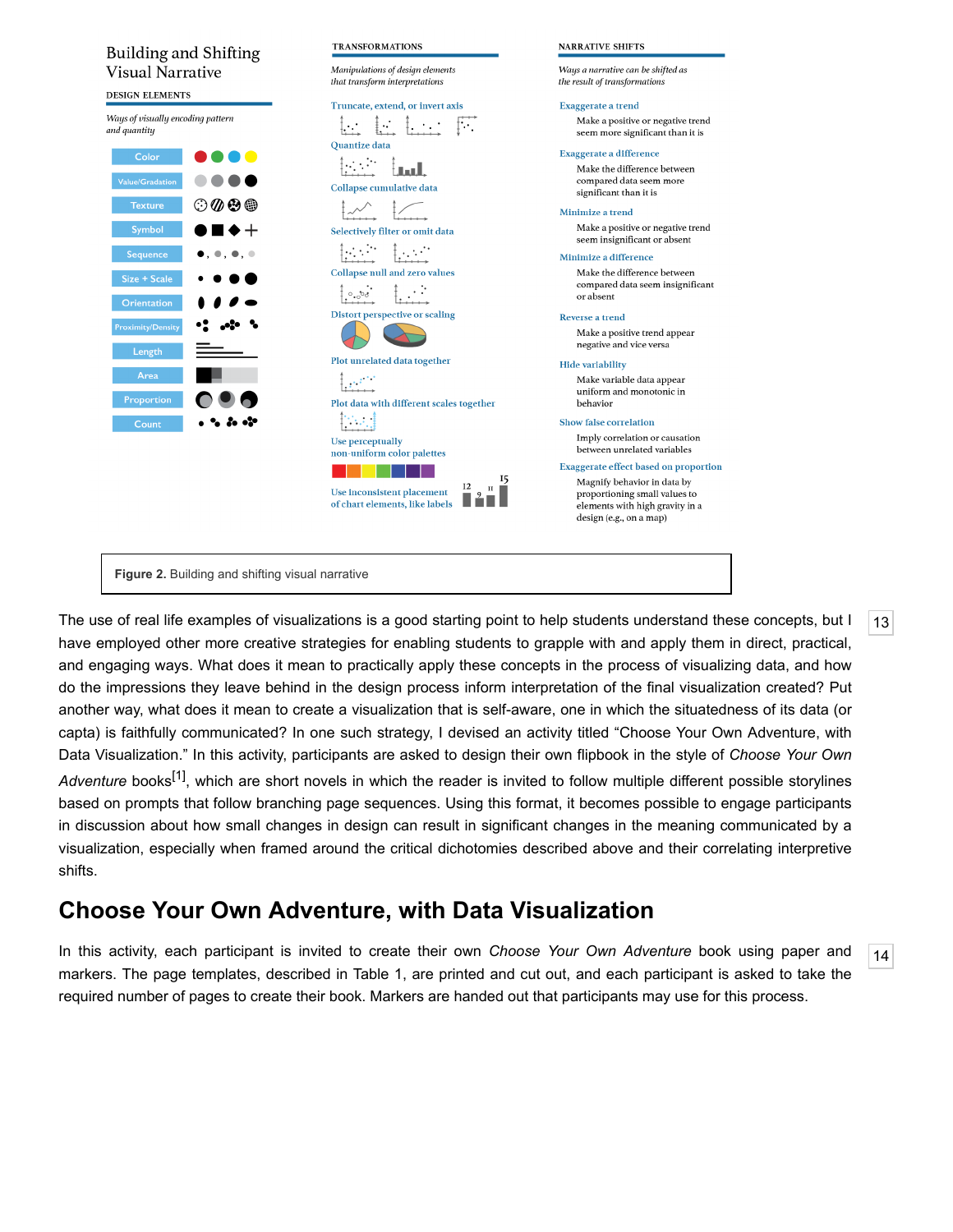<span id="page-6-0"></span>

| <b>Type</b>                         | Quantity          |
|-------------------------------------|-------------------|
| Cover page                          |                   |
| Introduction: "Lo, brave traveler!" |                   |
| Data declaration page               | 1                 |
| Data selection page                 | 1                 |
| Stop page: "How will you continue?" | As many as needed |
| Outcome page                        | As many as needed |

**Table 1.** Page components required for the "Choose Your Own Adventure, with Data Visualization" activity

<span id="page-6-1"></span>To begin, each participant is asked to select 2 different sets of data from a bank of sample data provided. These data sets, examples of which are shown in [Table 2](#page-7-0), are taken from Tyler Vigen's website *Spurious Correlations*[\[2\]](#page-11-14), a collection of visualizations that demonstrate humorous examples of variables that appear to be correlated statistically but have no real-life causal connection between them. After this, participants are asked to choose six to eight outcomes from the narrative shift options provided, as well as two to three different kinds of visualizations (for example, bar charts and line charts) to use in constructing those narrative shifts. For each narrative shift outcome, the participant draws out the different transformation step sequences required to reach it, using the design transformation techniques presented. Finally, once the sequential visualizations for each narrative shift outcome are all created, the participants number the pages, fill in any page references within the book structure, and assemble the book's pages with a stapler.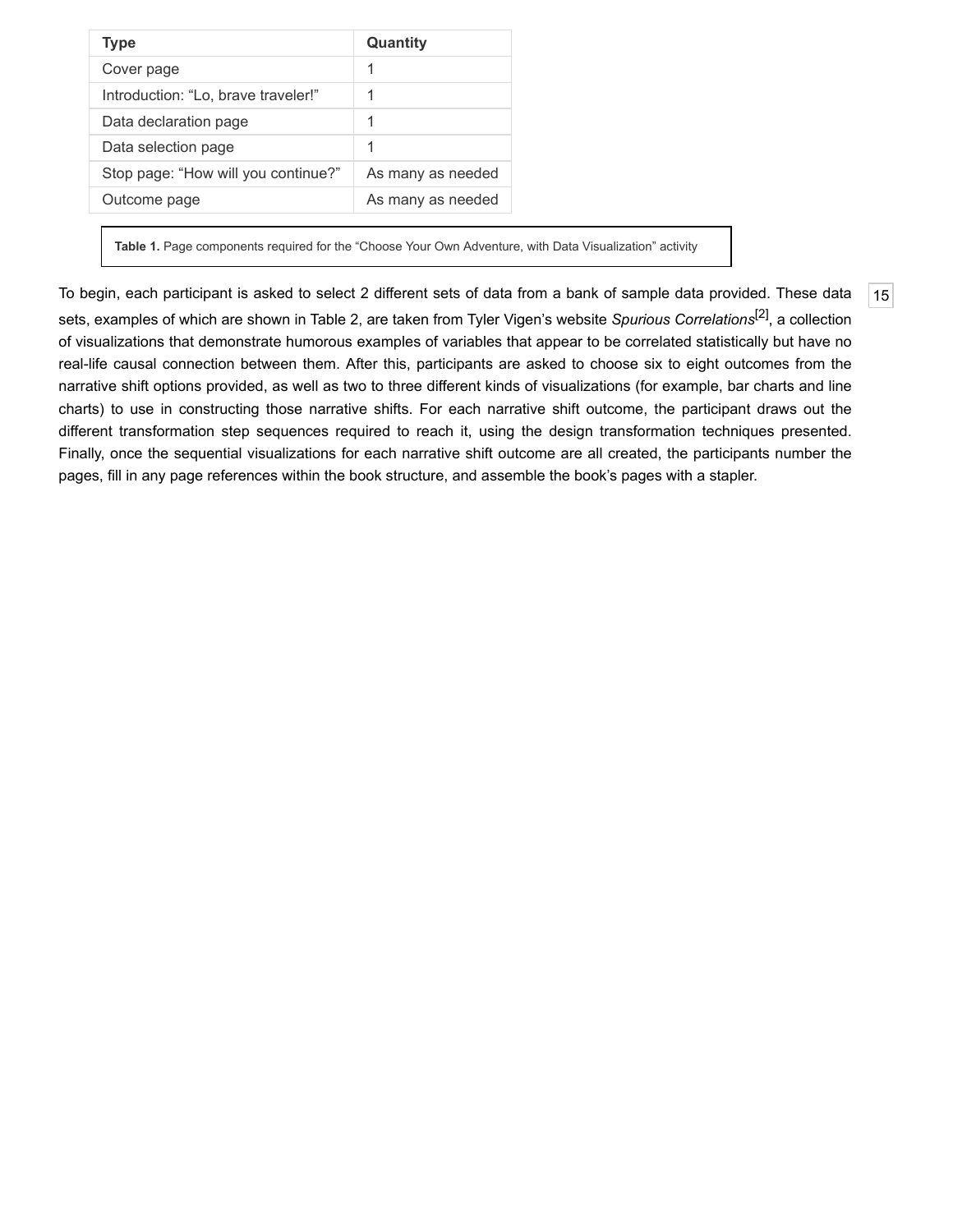<span id="page-7-0"></span>

| Year                                                          | 1999           | 2000       | 2001           | 2002        | 2003 | 2004           | 2005       | 2006                      | 2007           | 2008 | 2009           |
|---------------------------------------------------------------|----------------|------------|----------------|-------------|------|----------------|------------|---------------------------|----------------|------|----------------|
| Per capita<br>consumption<br>of whole<br>milk in<br>gallons   |                |            |                |             |      |                |            |                           |                |      |                |
|                                                               | --             | 7.7        | 7.4            | 7.3         | 7.2  | $\overline{7}$ | 6.6        | 6.5                       | 6.1            | 5.9  | 5.7            |
| Divorce rate<br>in<br>Washington<br>per 1000<br>people        |                |            |                |             |      |                |            |                           |                |      |                |
|                                                               | $- -$          | 4.6        | 4.5            | 4.6         | 4.4  | 4.3            | 4.3        | 4.1                       | $\overline{4}$ | 3.9  | 3.9            |
| Per capita<br>consumption<br>of cheese<br>(pounds)            |                |            |                |             |      |                |            |                           |                |      |                |
|                                                               | $-$            | 29.8       | 30.1           | 30.5        | 30.6 | 31.3           | 31.7       | 32.6                      | 33.1           | 32.7 | 32.8           |
| Number of<br>people who<br>drown by<br>falling into a<br>pool |                |            |                |             |      |                |            |                           |                |      |                |
|                                                               | 109            | 102        | 102            | 98          | 85   | 95             | 96         | 98                        | 123            | 94   | 102            |
| Number of<br>films Nicolas<br>Cage<br>appeared in             |                |            |                |             |      |                |            |                           |                |      |                |
|                                                               | $\overline{2}$ | $\sqrt{2}$ | $\overline{2}$ | $\mathsf 3$ | 1    | 1              | $\sqrt{2}$ | $\ensuremath{\mathsf{3}}$ | $\overline{4}$ | 1    | $\overline{4}$ |
| Number of<br>people killed<br>by<br>venomous<br>spiders       |                |            |                |             |      |                |            |                           |                |      |                |
|                                                               | 6              | 5          | 5              | 10          | 8    | 14             | 10         | $\overline{4}$            | 8              | 5    | $\,6\,$        |

<span id="page-7-1"></span>In the process of creating these books, participants are asked to think about the design choices they commonly make when creating visualizations of their own as well as the design elements they encounter in visualizations on a daily basis. To guide this thinking, the following questions are asked as participants work with their data:

- What patterns appear to be intrinsic to the sets of data being used, and how do we validate the truthfulness of those patterns?
- What conclusions emerge organically from those patterns, and what conclusions may be crafted?
- How do we confirm or dispute the validity of those conclusions?
- What knowledge do those conclusions impart, and how is that knowledge motivated by the way the data are visualized?
- How can particular design choices be used to translate those patterns into knowledge in a way that is faithful to the data themselves?

In this way, participants are encouraged to think of visualizations as forms of dialogue rather than statements of fact – a [nod to Drucker's characterization of the declarative nature of representational approaches to visualization \[Drucker](#page-11-6) 2017]. When elements of design are understood as the language and grammar used in expressing a narrative in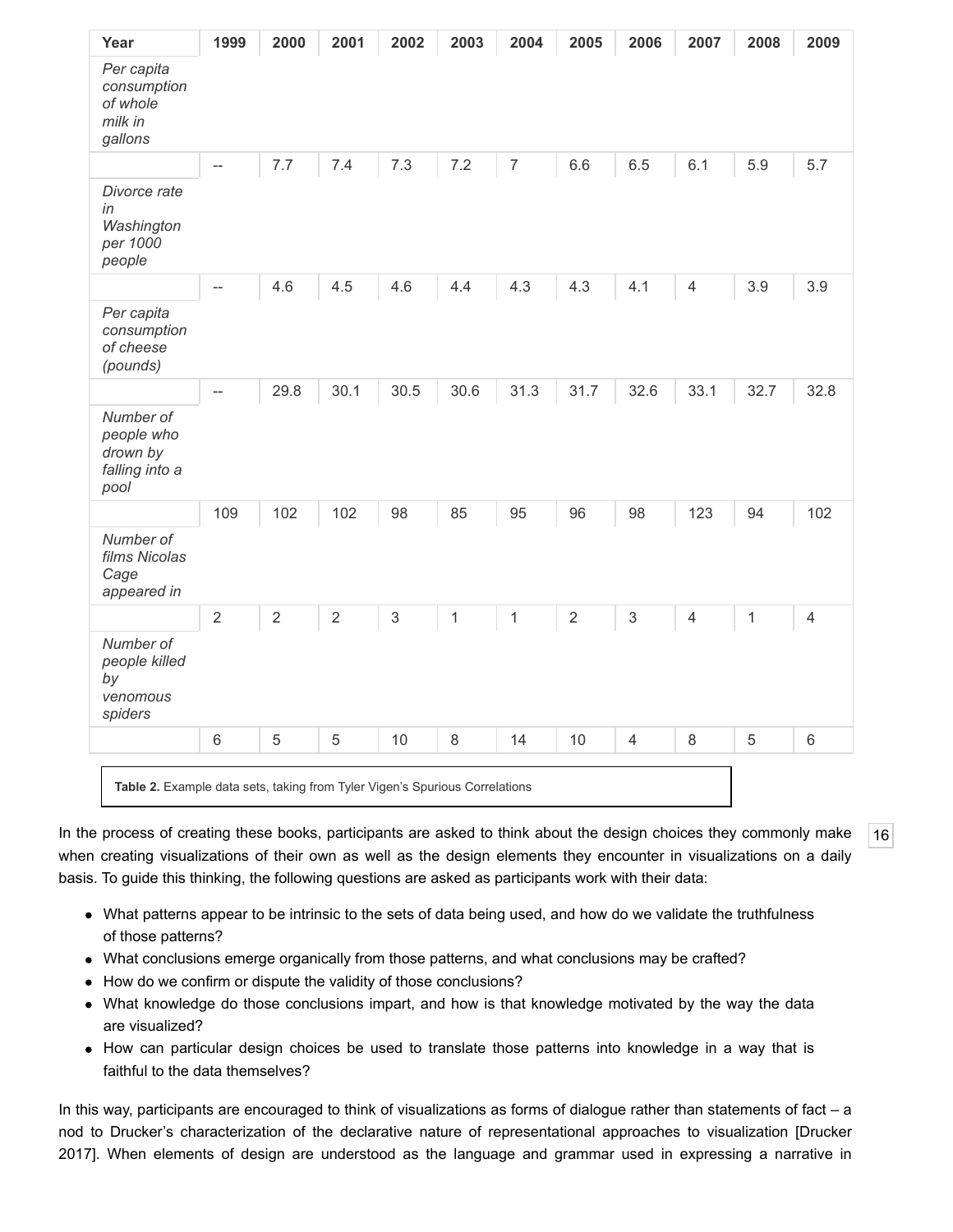graphical form, it becomes easier to acknowledge the subjective nature of visualization and representation.

<span id="page-8-0"></span>

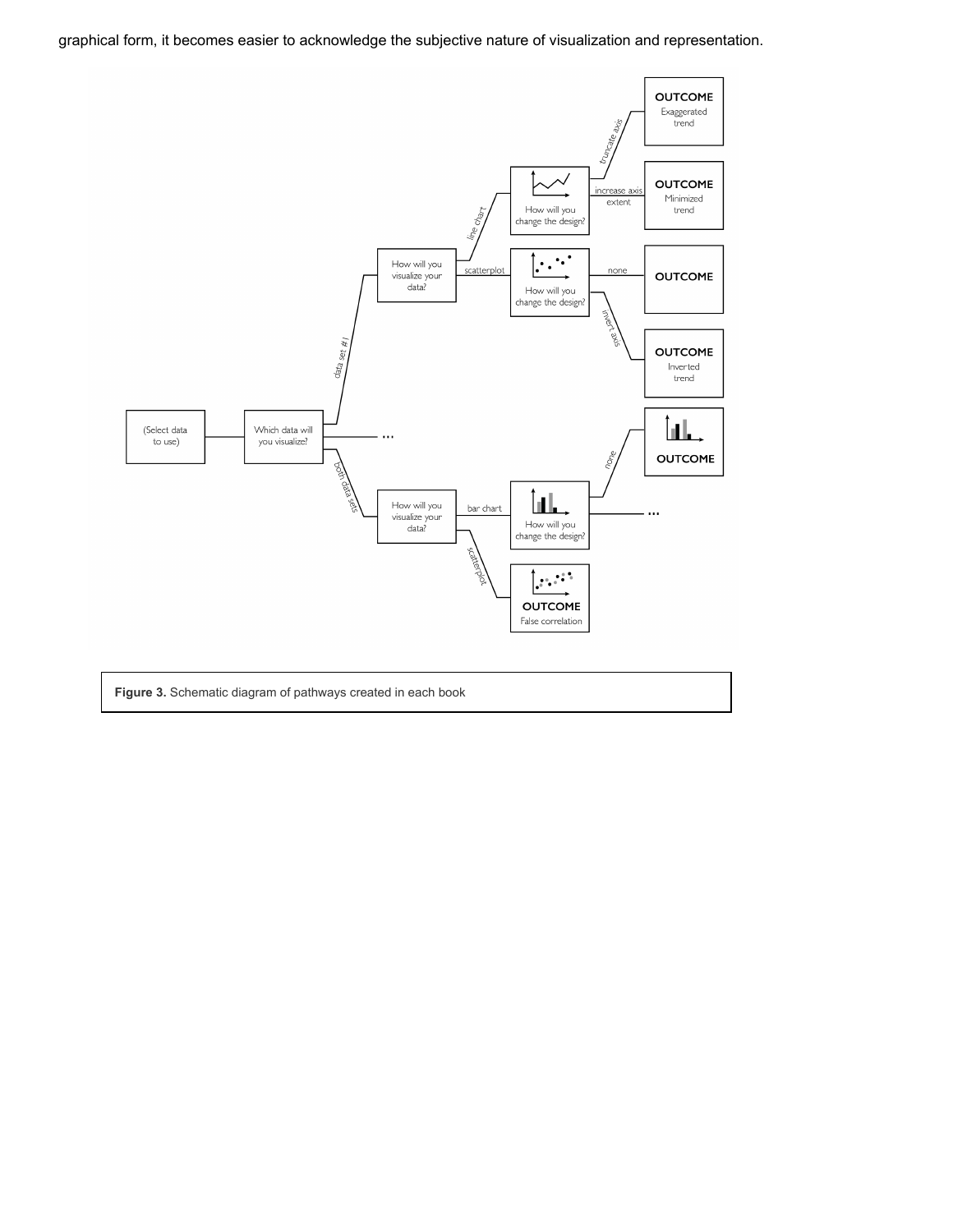<span id="page-9-2"></span>

**Figure 4.** Example pages from a completed book

<span id="page-9-0"></span>[Figure 3](#page-8-0) provides the general process for creating a book, and [Figure 4](#page-9-2) provides an example of a small section from a completed book. In this example, two data sets are selected: one about per capita consumption of whole milk in gallons from the years 2000–2009, and another about the number of people killed by venomous spiders over the same range of years. The book begins with an appeal to its author:

Lo, brave traveler! The cosmic guardians of data visualization have entrusted you with the task of sharing their stories far and wide, spreading hope in the righteous use of information design. To assist you on your journey along paths of perilous design choices and misleading conclusions, the guardians have provided two sets of data to be your lantern. Write these data on the following page.

With this provocation, the participant is subsequently asked to create the visualization paths for the book. In this example, the data about venomous spider deaths is used to create a line chart. This line chart is then manipulated by skewing the range of the y-axis, which leads to an outcome page. Here, the outcome that results is a flattening of the variability in the data by reducing the range of the axis, making it appear as though deaths due to venomous spiders are low and invariable.

<span id="page-9-1"></span>In this way, participants are invited to engage with the two frames from the *ACRL Framework* stated above. By physically going through the process of manipulating simple visualizations and creating their own books, participants are invited to reflect on the idea that information creation is indeed a process, one that is mired in a complex intersection of influences and biases that informs how a visualization may be interpreted. Likewise, participants also see that authority

[17](#page-9-0)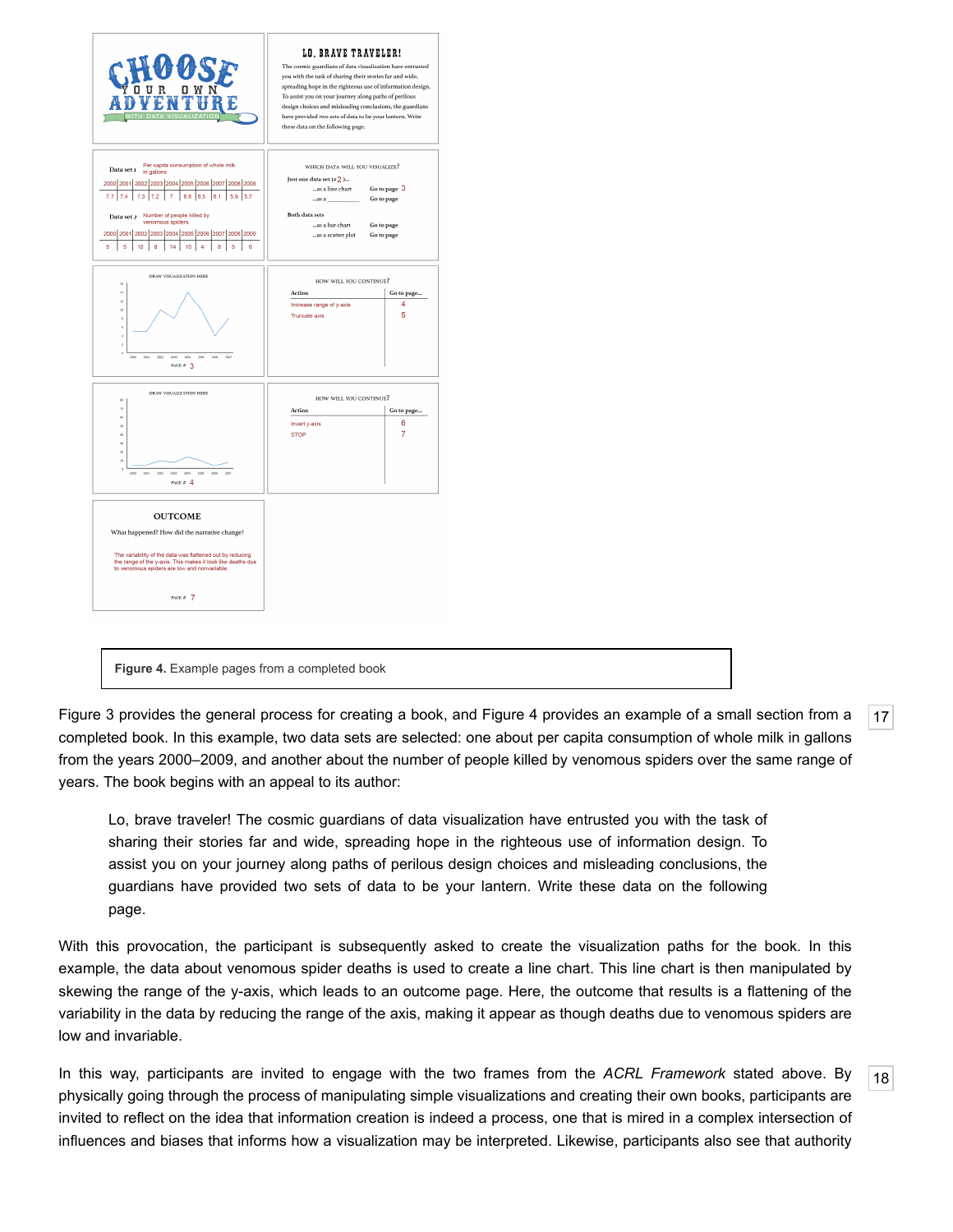is indeed contextual, the value and meaning of a visualization being directly dependent upon those influences and biases. By engaging with the medium of data visualization through the "Choose Your Own Adventure" activity, participants are encouraged to consider what it means to be more critical practitioners of data visualization in these frames in their own scholarship and daily lives. And in that process, thinking about data as capta becomes an embodied act, particularly as participants explore what it means to parse out the design process of a visualization in a way that makes the visualization more self-aware.

<span id="page-10-1"></span>This activity has been attempted twice, and both times it was received well overall by participants, who found it to be an exercise that was both useful and fun for thinking about the critical choices they make when designing a visualization. It also benefitted from the added bonus of providing participants with something tangible to take away from the workshop, to which they could refer in the future when designing their own visualizations. The only major challenge to the activity is the often limited availability of time – at least one hour is needed to provide plenty of space for creative expression and critical assessment.

<span id="page-10-2"></span>[20](#page-10-2) The materials for these pages are available in the Northeastern University Library Digital Repository Service<sup>[3]</sup>. In the future, it may be possible to create an online interactive version of this exercise that automates the creation of pages while enabling users to create and manipulate their visualizations within a graphical user interface.

## **Conclusion**

<span id="page-10-3"></span>As data visualization becomes an increasingly important and common tool in scholarship and teaching, there has been a concomitant increase in the recognized importance of being able to engage with visualization critically. Here, I described one approach to supporting this kind of critical engagement as expressed through competencies in information literacy, leveraging the *ACRL Framework*, a collection of critical dichotomies for evaluating visualizations, and an activity that seeks to teach these concepts in the format of a *Choose Your Own Adventure* book. Collectively, this approach emphasizes the active role the individual plays in designing and interpreting visualizations, encouraging students to interrogate what it means to conceptualize visualization as a creative, constructive medium where representation is discursive rather than absolutely defined.

<span id="page-10-4"></span>Designing for data visualization in this way requires a holistic view of the complex relationships that exist between all entities involved, including data, representation (visualization), designer, and user. When considered as a complex system of interactions and conversations between these entities, the design of a visualization becomes an exercise in which we are actively engaged with the discursive dimensions of data and information. This discursive dimension is a reflection of Drucker's definition of *capta*, which emphasizes the ways in which we are fundamentally implicated in the construction of data and their representation we may conventionally perceive as static, absolute, objective, and authoritative. An understanding of these relationships is essential for engaging holistically with visualization as a medium of knowledge, and as a result, it is important to acknowledge the influence that our conceptions of information, knowledge, and the relationship between them – as evidenced by the critical dichotomies described above – impart to the design process.

<span id="page-10-5"></span>Through creative activities like the one described here, it becomes easier to effectively teach core competencies around critical thinking in information design, especially when framed around concepts in information literacy. As information design is itself a creative act, pedagogical approaches that are inherently creative and experientially oriented can play a significant role in generating tangible, hands-on understanding of highly abstract concepts. In the process, students can be encouraged to assess the ways in which they form relationships between information and their representation, at the same time tuning into the constructedness of data. By understanding visualization as a medium for exposing these relationships, students can become better equipped to be critical practitioners of all forms of visual representation, not only as designers but also as consumers.

#### **Notes**

<span id="page-10-0"></span>[1] The *Choose Your Own Adventure* series is based on a concept created by Edward Packard and was originally published by Bantam Books.

[19](#page-10-1)

[21](#page-10-3)

[22](#page-10-4)